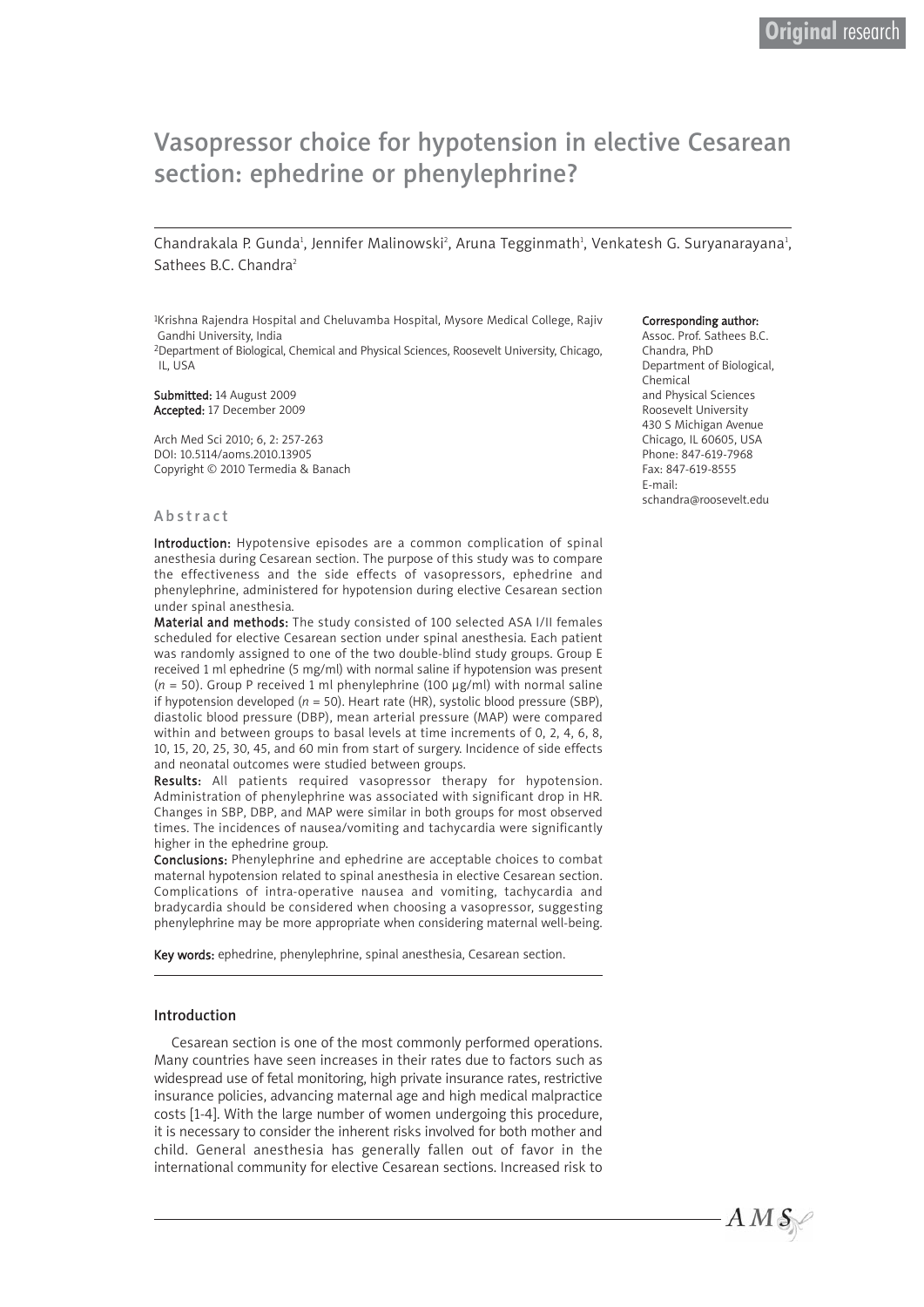the fetus from the anesthetic drugs, maternal airway management and post-operative effects are well documented, though it is still used for emergency surgery [5-8]. Avoidance of the risks inherent in general anesthesia is crucial for improved maternal and fetal outcome [6, 9].

Regional anesthesia in Cesarean section offers significant benefit over general anesthesia. Epidural anesthesia provides the opportunity to extend surgical anesthesia to post-surgical analgesia via catheter and control of the level of anesthesia. Spinal anesthesia is inexpensive and yields symmetric block rapidly. Combined spinal-epidural anesthesia offers the benefit of both epidural and spinal techniques with less medication, better reliability and less incidence of hypotension [10, 11]. However, regional anesthesia in Cesarean section is not without complication. Supine hypotension syndrome due to aortocaval compression could deteriorate the hemodynamic effect of spinal anesthesia [12, 13]. The risk to the mother includes symptoms of dizziness, nausea and vomiting due the rapid decline in blood pressure, while fetal acidosis may be among the fetal consequences of prolonged maternal hypotension [11, 14]. To prevent injury to mother or fetus caused by hypotension, it is customary to treat supine hypotension syndrome quickly and efficiently.

Routinely, vasopressors such as ephedrine, metaraminol, and phenylephrine have been given prophylactically and preoperatively to combat maternal hypotension [15-18]. Until recently, ephedrine has been the vasopressor used most often in North America as it reliably prevents maternal hypotension, while mephentermine is used commonly in many Asian countries including India [11, 19]. Conversely, ephedrine has been implicated in lower umbilical pH levels, especially when used in dosages high enough to stem nausea and vomiting related to hypotension [20, 21]. Recent studies have indicated a decrease in side effects related to vasopressors, such as nausea and vomiting, and increased uteroplacental blood flow with the use of phenylephrine [17, 22]. Phenylephrine, an  $α$ -agonist, has been found to be detrimental to the well-being of the fetus based on numerous animal models [16, 23, 24]. However, studies have begun to question the application of the results of animal models to human clinical practice due to physiological species differences [16, 22, 25, 26]. The purpose of this study was to investigate the effectiveness and the side effects of intravenous phenylephrine and ephedrine in combating maternal hypotension resulting from spinal anesthesia in patients undergoing elective Cesarean section.

## Material and methods

This study was performed at K.R. Hospital, Government Medical College, Rajiv Gandhi University of Health Sciences (Karnataka state, India), during 2007-2008, after institutional approval was granted from the hospital's ethical and scientific committees. Informed consent was obtained from 100 female patients, ASA I/II status, scheduled for elective Cesarean section under spinal anesthesia.

## Study design

Each patient was randomly assigned to one of the two double-blind study groups. The Group E received 1 ml ephedrine, 50 mg diluted to 10 ml (5 mg/ml), with normal saline if hypotension was present. The Group P was given 1 ml phenylephrine, 1 mg diluted to 10 ml (100 μg/ml), with normal saline if hypotension was present. Blood pressure, oxygen saturation, pulse rate, and respiratory rate were monitored every 2 min for the first 10 min, every 5 min from 10 to 30 min and every 15 min from 30 to 60 min. Times of baby extraction, vasopressor administration and duration of surgery were recorded. Neonatal monitoring was performed by attending neonatologist at 1 and 5 min using APGAR scoring rubric [27].

#### Pre-surgical protocol

Prior to surgery each patient was examined and a thorough medical history taken with emphasis on respiratory and cardiovascular systems. Potential participants with diabetes mellitus, hypertension, pulmonary tuberculosis, drug allergies, bronchial asthma, epilepsy and bleeding disorders were excluded from the study. A history of pregnancyinduced hypertension and gestational diabetes, symptoms and signs of antepartum hemorrhage by placenta previa and abruption placenta were considered exclusion criteria. All patients received 10 ml/kg of ringer lactate for pre loading. Intraoperatively around 1000-1500 ml of normal saline was infused to the patients. In ephedrine group, 92% of patients received a total dose of 5 mg of ephedrine (single bolus) and 8% of patients received a total dose of 10 mg of ephedrine (2 boluses). In phenylephrine group, 94% of patients received a total dose of 100 μg of phenylephrine (single bolus) and 6% of patients received a total dose of 200 μg of phenylephrine (2 boluses).

## Surgical protocol

On the day of surgery, patients were premedicated with a single injection of metoclopramide 10 mg and a single injection of ranitidine 50 mg IV one hour prior to surgery. Both groups were pre-loaded with RL 10 ml/kg 20 min before spinal anesthetic procedure. Patients were positioned in the right lateral position with flexion of thigh and legs, hip and knees and flexion at the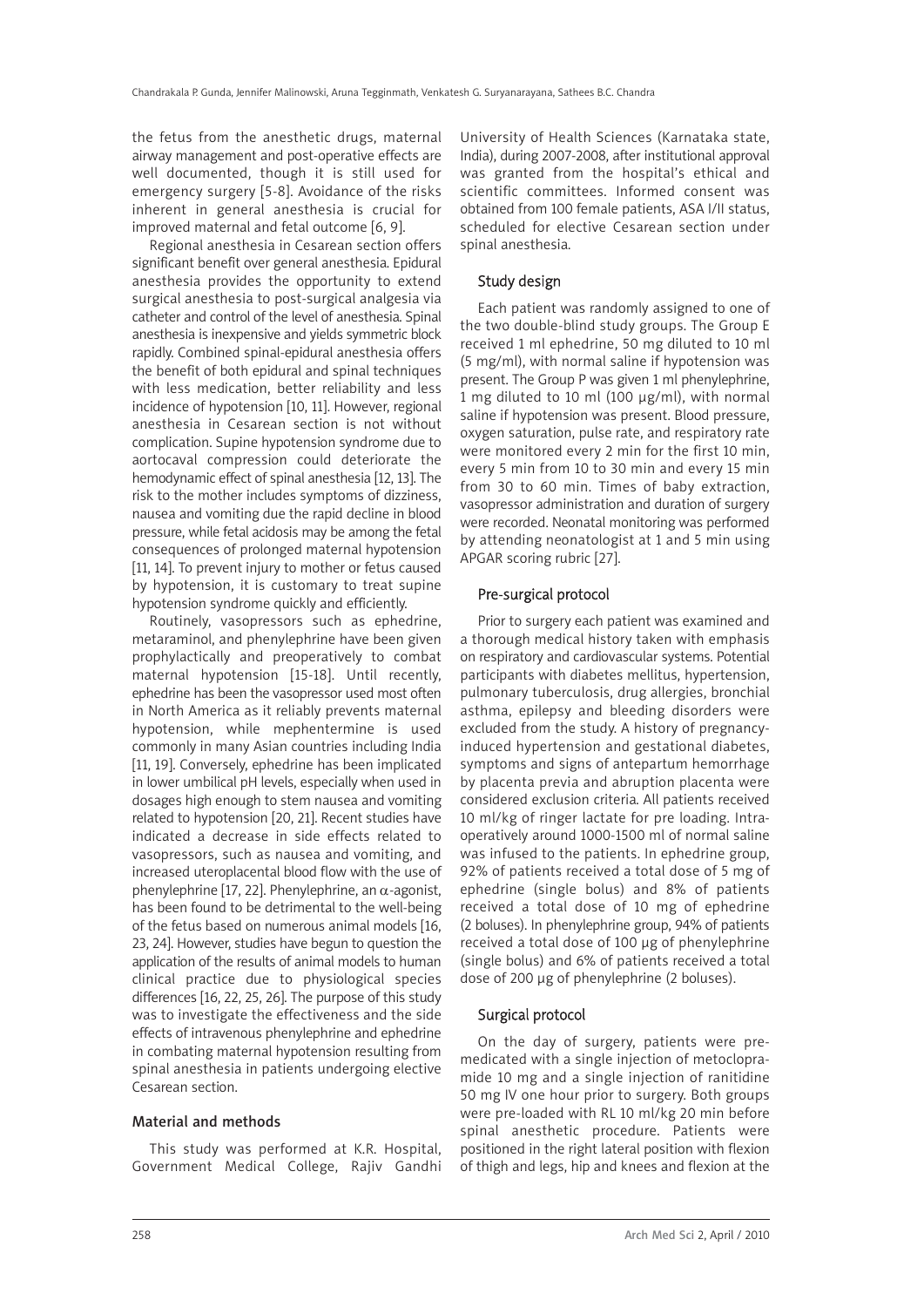head. The operating table was kept flat. Using aseptic precautions, lumbar puncture was performed at  $L_{3-4}$  using midline approach with 23G sterile Quinke's needle. After visualization of clear and free flow of cerebrospinal fluid (CSF), bupivacaine 0.5% heavy, 1.6 ml bolus was injected into  $L_{3,4}$  subarachnoid space. Patients were turned to supine position with a wedge under the right buttock. After recording preoperative (basal) heart rate (HR), systolic blood pressure (SBP), diastolic blood pressure (DBP), mean arterial pressure (MAP), and  $SPO<sub>2</sub>$  patients were monitored according to the protocol as indicated in the study design section. If hypotension occurred, defined as a fall of systolic blood pressure ≤ 90 mm Hg and/or 30% less than the basal SBP, patients were given either phenylephrine or ephedrine by anesthesiologist who was blinded about the drug in the syringe. Time of vasopressor administration, duration of surgery, and time of neonate extraction were recorded as minutes after start of surgery. All incidences of bradycardia (HR  $\lt$  60 bpm) were treated with atropine 0.5 mg IV; any tachycardia (HR > 30% above the basal HR) was noted. Intraoperative nausea and vomiting were recorded. After baby extraction, all patients received 20 units oxytocin by infusion through a separate line. Neonatal well-being was assessed by attending neonatologist. Patients were monitored postoperatively for 24 h for adverse effects.

#### Statistical analysis

Summary statistics of age, weight, height for both "P" group and "E" group were reported as means ± standard deviation. Intra- and inter-group analysis for HR, SBP, DBP, and MAP were statistically evaluated using one-way ANOVA and paired *t*-tests using both StatPlus™ v2, and Minitab™, where *p* < 0.05 was considered significant and  $p \lt 0.001$  highly significant. Complications of nausea, vomiting, tachycardia and bradycardia were evaluated with the Fisher's exact test, where *p* < 0.05 was considered significant and *p* < 0.001 highly significant.

#### Results

Overall, the demographic characteristics of both groups were similar. There were no statistical differences between the groups with respect to age, weight, or height (Table I). All patients required vasopressor therapy for hypotension. In our study, top-off doses of vasopressor for repeat hypotension were comparable between groups (6% in group P, 8% in group E). Decline from the basal heart rate was observed in phenylephrine (P) group but was not significant across all measured times (Figure 1). An increase in heart rate from basal levels was seen in ephedrine (E) group across all times and this was significant at each time. The mean maximum heart rate recorded after vasopressor administration was

Table I. Demographic characteristics and operation data between groups

|                               | Ephedrine group means (SD) | Phenylephrine group means (SD) | P-value |
|-------------------------------|----------------------------|--------------------------------|---------|
| Age [years]                   | 24.08 (3.74)               | 23.38 (3.54)                   | 0.169   |
| Weight [kg]                   | 54.84 (6.28)               | 56.42 (4.70)                   | 0.086   |
| Height [cm]                   | 150.74 (4.49)              | 151.1(3.55)                    | 0.344   |
| Duration of surgery [min]     | 47.4 (3.81)                | 45.3 (3.70)                    | < 0.001 |
| Time of baby extraction [min] | 6.24(2.06)                 | 6.28(2.94)                     | 0.45    |

*Data expressed as mean (SD)*



Figure 1. A – Mean heart rate (HR) values for ephedrine and phenylephrine mean  $\pm$  SD, and  $B$  – percent difference between measured HR levels and basal values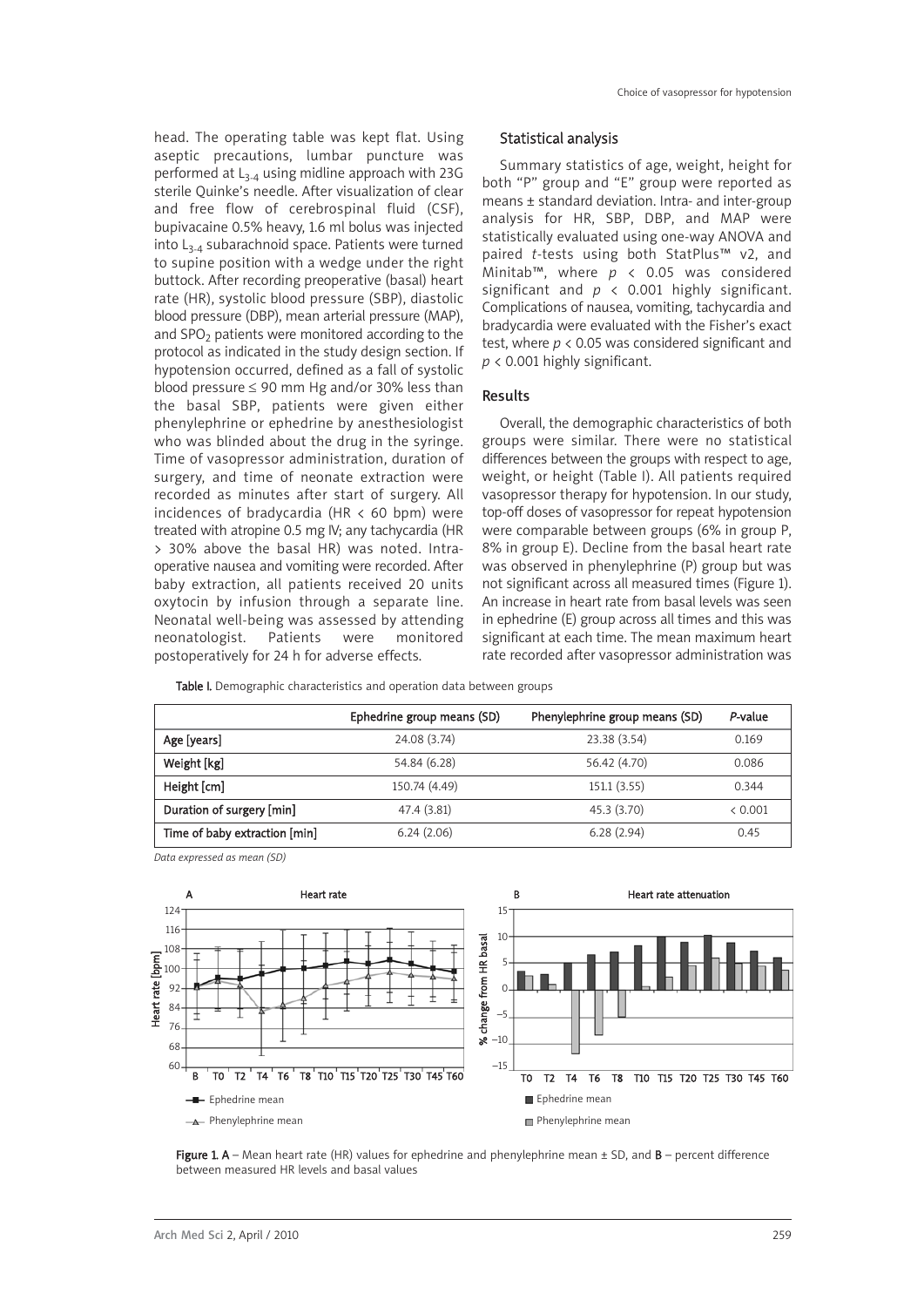|                                                            | Ephedrine group means (SD) | Phenylephrine group means (SD) | P-value |
|------------------------------------------------------------|----------------------------|--------------------------------|---------|
| Time of vasopressor<br>administration [min]                | 4.52(4.25)                 | 3.48 (3.72)                    | & 0.05  |
| Maximum HR after vasopressor<br>administration [beats/min] | 110.84 (12.89)             | 103.06 (11.51)                 | & 0.05  |
| Minimum HR after vasopressor<br>administration [beats/min] | 90.48 (12.87)              | 73.46 (11.29)                  | & 0.001 |
| Maximum SBP after vasopressor<br>administration [mm Hg]    | 124.96 (8.18)              | 126.52 (8.21)                  | 0.18    |
| Minimum SBP after vasopressor<br>administration [mm Hg]    | 99.72 (20.74)              | 104.16 (7.50)                  | 0.09    |

Table II. Time of vasopressor administration and the following hemodynamic values between groups

*Data expressed as mean (SD), HR – heart rate, SBP – systolic blood pressure*

Table III. Mean heart rate values

| Time<br>[min] | Ephedrine<br>group means<br>(SD) [beats/min] | Phenylephrine<br>group means<br>(SD) [beats/min] | P-value |
|---------------|----------------------------------------------|--------------------------------------------------|---------|
| Basal         | 92.86 (13.22)                                | 92.62 (10.79)                                    | 0.47    |
| $\Omega$      | 96.14 (12.42)                                | 95.22 (12.12)                                    | 0.36    |
| 2             | 95.68 (11.88)                                | 93.56 (13.20)                                    | 0.22    |
| 4             | 97.62 (13.38)                                | 82.86 (18.23)                                    | & 0.001 |
| 6             | 99.50 (15.88)                                | 85.50 (14.91)                                    | & 0.001 |
| 8             | 99.84 (13.98)                                | 88.30 (14.69)                                    | < 0.001 |
| 10            | 101.20 (13.34)                               | 93.32 (13.75)                                    | & 0.005 |
| 15            | 102.86 (12.96)                               | 94.98 (11.76)                                    | < 0.005 |
| 20            | 101.90 (12.90)                               | 97.14 (12.23)                                    | & 0.05  |
| 25            | 103.00 (12.90)                               | 98.54 (12.10)                                    | & 0.05  |
| 30            | 101.70 (13.02)                               | 97.36 (11.92)                                    | 0.06    |
| 45            | 100.00 (11.42)                               | 96.88 (10.37)                                    | 0.10    |
| 60            | 98.76 (11.05)                                | 96.18 (10.03)                                    | 0.12    |

*Data are expressed as mean value (SD)*

significantly higher in group E than in group P (*t* = 3.06, *p* < 0.05) (Table II). Furthermore, administration of phenylephrine was associated with a highly significant drop in heart rate  $(t = 6.68,$  $p \le 0.001$ ) (Table III). Six patients in the P group required atropine for the treatment of bradycardia and responded favorably. The maximum and minimum systolic blood pressures after vasopressor bolus were higher in group P, though the differences were not statistically significant. No significant difference in SBP between the groups was recorded at all measured points except at *T* = 4 min (Figure 2), when SBP of patients in group E was significantly lower than SBP of patients in group P (*t* = –2.85, *p* < 0.05). Diastolic blood pressure was comparable between the ephedrine and phenylephrine groups for all measured times except at  $T = 2$  min, when P group DBP was significantly lower than E group DBP (*t* = 2.53, *p* < 0.05) (Figure 2). Beginning at *T* = 4 min, MAP values between the groups was similar and not significant (*p* > 0.05). Overall, phenylephrine was



Figure 2. A – Mean systolic blood pressure values for ephedrine and phenylephrine mean ± SD and B – mean diastolic blood pressure values for ephedrine and phenylephrine mean ± SD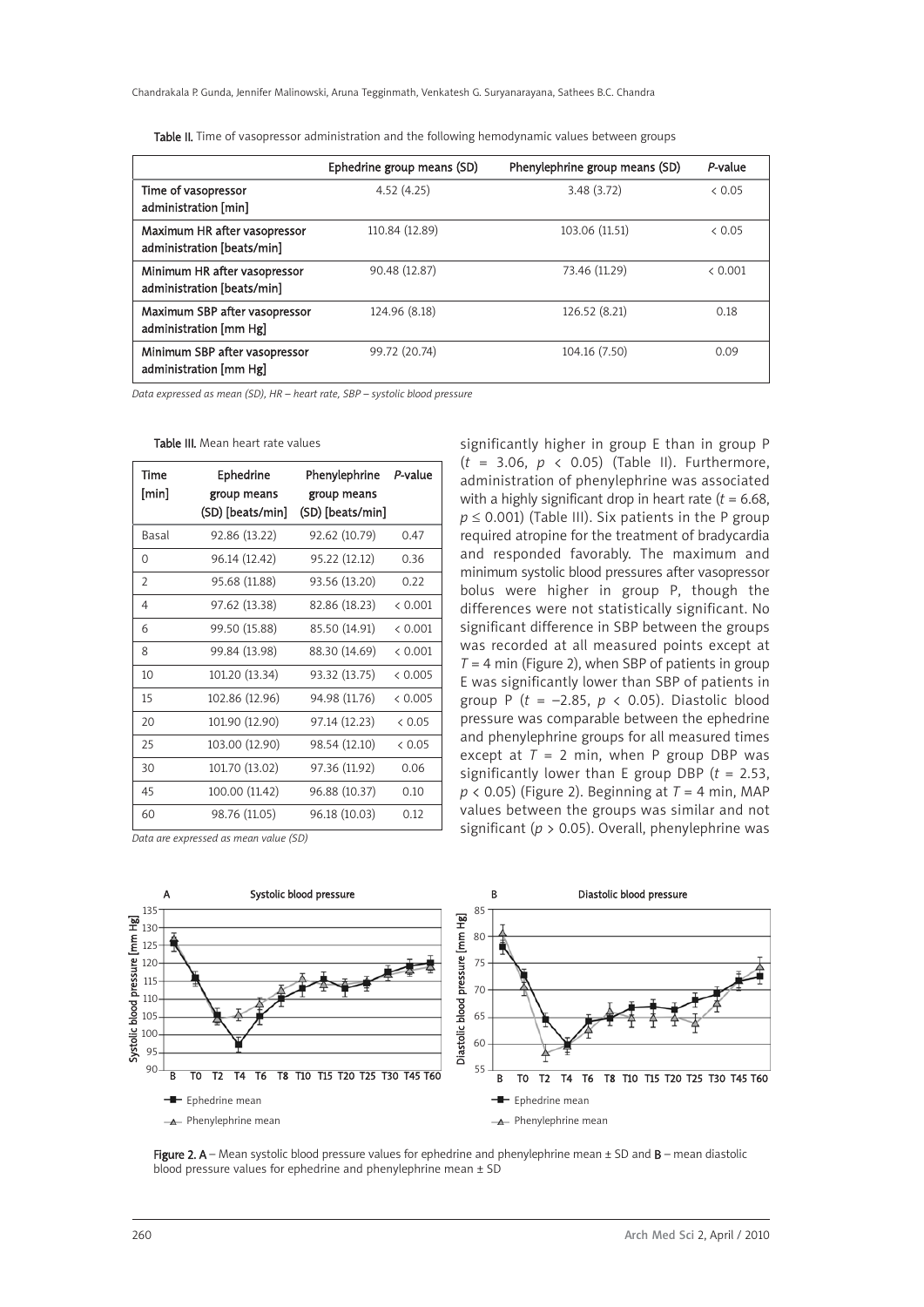associated with a significantly higher increase in systolic blood pressure ( $t = 1.89$ ,  $p < 0.05$ ) and mean arterial pressure  $(t = 1.92, p < 0.05)$ . In our study, 38 patients in ephedrine group and 36 patients in phenylephrine group had an upper level of sensory analgesia of  $T_{4-5}$ . Twelve patients in ephedrine group and 14 patients in phenylephrine group had upper level of sensory analgesia of  $T_{6-7}$ . The sensory level attained in both groups was therefore comparable and not significant (*p* > 0.08).

## Complications

While 9 patients (18%) in the ephedrine group exhibited nausea, only 4 patients (8%) in the phenylephrine group experienced nausea (Table IV). In the ephedrine group, 7 patients (14%) vomited, while none (0%) exhibited this symptom in the phenylephrine group. The incidence of vomiting between groups is statistically significant (*p* < 0.05). The number of patients with bradycardia was higher in the phenylephrine group, however all patients with bradycardia responded well to atropine. The administration of phenylephrine caused bradycardia in 12% of patients which was not significant (*p* > 0.05), while ephedrine was seen to cause tachycardia in 16% of patients which was significant (*p* < 0.05) (Table IV). In ephedrine group only one patient had bradycardia and this patient had an upper sensory level of  $T_3$ . In Phenylephrine group six patients had bradycardia and these patients had level of  $T_{5-6}$ .

# APGAR scores

APGAR scores of all neonates were satisfactory at birth. All babies in "E" group had APGAR scores between 8-9 at 1 min and 10 at 5 min. All babies in group "P" had APGAR scores between 8-9 at 1 min and 10 at 5 min. The results were comparable for both groups.

# Discussion

This study demonstrated that phenylephrine and ephedrine are comparable vasopressors when used to treat hypotension during an elective Cesarean section. The significant difference in heart rate between groups can primarily be attributed to the decline in heart rate associated with phenylephrine and the increase in heart rate associated with ephedrine. Despite the significant decline in heart rate observed with phenylephrine, it provided better attenuation of heart rate than ephedrine for all measured time points except  $T = 4$  min and *T* = 6 min. Bradycardia is usually seen with phenylephrine usage because of its well known  $\alpha$ -agonist properties [28]. The incidence of tachycardia was significantly higher in the ephedrine group, possibly due to difficulty in accurate titration of

| Table IV. Number of complications between groups |  |
|--------------------------------------------------|--|
|--------------------------------------------------|--|

|                 | Ephedrine<br>group, $n$ $%$ | Phenylephrine<br>group, $n$ $%$ | P-value |
|-----------------|-----------------------------|---------------------------------|---------|
| Nausea          | 9(18%)                      | 4(8%)                           | 0.08    |
| Vomiting        | 7(14%)                      | $0(0\%)$                        | & 0.05  |
| Bradycardia     | 1(2%)                       | 6(12%)                          | 0.05    |
| Tachycardia     | 8(16%)                      | $0(0\%)$                        | & 0.05  |
| 5 min Apgar < 7 | $0(0\%)$                    | $0(0\%)$                        | 1.0     |

*Data expressed as number of patients (n) (%)*

ephedrine because of its initial slow response and longer duration of action. Our results are in agreement with a number of other studies where significant tachycardia was observed with ephedrine usage [15, 28]. However, Loughery's *et al*. [29] found no cases of rebound hypertension with ephedrine, while Magalhaes *et al*. [30] reported comparable numbers of both bradycardia and reactive hypertension with ephedrine and phenylephrine. Furthermore, incidence of fetal tachycardia with ephedrine was reported significant in another study [11]. Though fetal heart rate was not measured in this study, the incidence of maternal tachycardia with ephedrine was significant.

Spinal anesthesia was associated with hypotension in all patients in both groups. However, nausea and/or vomiting occurred in only 8% of patients in the phenylephrine group compared to 18% of patients in the ephedrine group. Our results are in concurrence with a number of recent studies indicating a significantly higher incidence of nausea/vomiting with ephedrine usage [19, 22, 29]. Nevertheless, Magalhaes *et al*. [30] reported a higher prevalence of nausea/vomiting in patients who received phenylephrine compared to those who received ephedrine. In all cases, administration of a second dose of vasopressor resulted in occurrence of nausea and/or vomiting. Furthermore, the maximum drop in systolic blood pressure was higher in the phenylephrine group than the ephedrine group, yet fewer incidences of nausea/vomiting occurred. We calculated the maximum drop from one time interval to the next measured time interval for each patient, then grouped them by whether or not they had nausea/vomiting. This suggests that the vasopressor choice may be more significant than the level of hypotension in predicting side effects. In addition, only one patient had bradycardia in ephedrine group, this patient had an upper sensory level of  $T_3$ , compared six patients in phenylephrine group; these patients had upper sensory level of  $T_{5-6}$ . Thus the bradycardia observed in ephedrine group may be due to activation of Bain Bridge reflex and involvement of cardio acceleratory fibers. In phenylephrine group, the bradycardia may be due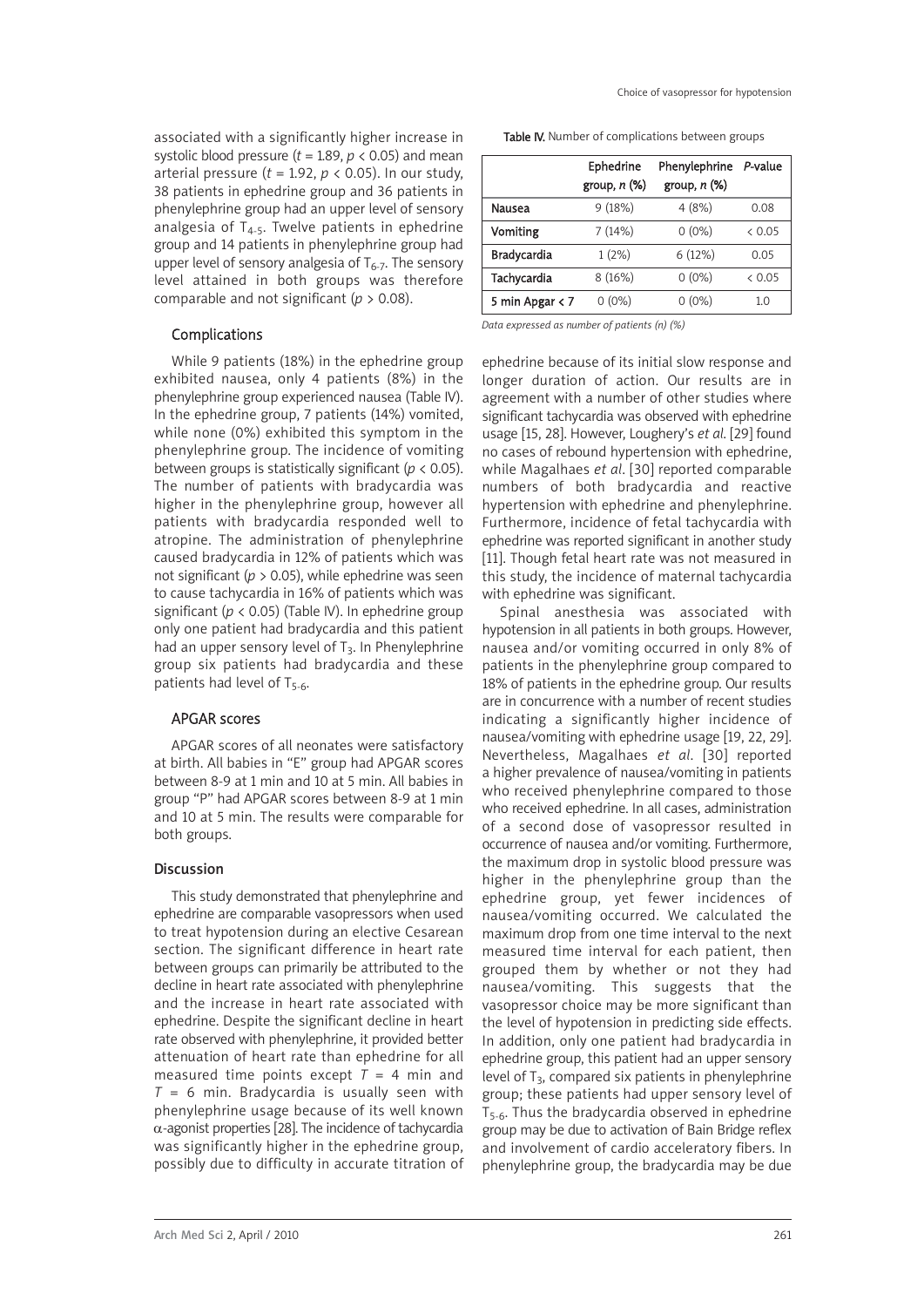to combination of Bain Bridge reflex and reflex bradycardia due to administration of phenylephrine.

Many studies have attempted to determine the best vasopressor during spinal anesthesia in elective and non-elective Cesarean section using both animal and human subjects [15, 18-20, 24, 28, 30-33]. Ephedrine has been used as a primary vasopressor in obstetric patients for years based on its efficacy in returning maternal systolic blood pressure to a normal reading during spinal anesthesia during Cesarean section. Ephedrine indirectly raises blood pressure by increasing the release of norepinephrine [11]. Since the 1960s, several studies on chronically instrumented sheep have suggested that ephedrine is a better choice as a vasopressor than phenylephrine, mephentermine, methoxamine or metaraminol [16, 24, 31, 34]. In pregnant ewes, ephedrine has not been shown to decrease blood flow to the uterus. Additionally, use of ephedrine returned fetal cardiovascular hemodynamics to baseline after maternal hypotension in a sheep model [16] and may prevent fetal late decelerations [11]. However, a number of studies have identified a decrease in fetal umbilical pH after administration of ephedrine [20, 30]. This again corroborates the conclusions drawn from extensive review article by Lee *et al*. [28] that fetal umbilical pH was lower in parturients who received ephedrine than in those who received phenylephrine. Furthermore, phenylephrine has been used for quite some time as an alternative agent for the treatment of hypotension after spinal anesthesia in Cesarean sections or in cases where ephedrine was ineffective [21, 33]. Animal models with compromised fetuses suggest that phenylephrine does not increase fetal lactate concentrations [16]. Extrapolation from animal studies must be carefully considered due to physiological species differences and pharmacological requirements. Human studies with uncompromised fetuses have not indicated a negative fetal or maternal outcome with phenylephrine use, as demonstrated by the comparable Apgar scores of the neonates. Vasopressor choice in non-elective Cesarean sections is still debatable. Phenylephrine was shown to be as effective as ephedrine in nonelective cases in one human study [26]. This differs from studies with sheep indicating compromised fetuses better tolerate ephedrine than phenylephrine [16, 24].

In conclusion, both ephedrine and phenylephrine in the bolus dose of 5 mg and 100 μg respectively can safely be employed to combat hypotension in patients undergoing elective lower segment Cesarean section under spinal anesthesia. Further studies should be considered to evaluate the incidence of fetal acidosis and comparative fetal hemodynamics as a result of treating maternal hypotension. In addition, though both vasopressors

reliably raised maternal blood pressure, the clinical significance of tachycardia, bradycardia and intraoperative nausea and vomiting should not be overlooked.

#### Acknowledgments

This work was partially supported by Rajiv Gandhi University, India and partly funded by Roosevelt University Summer Grant Award to Dr. S. Chandra. Undergraduate research support for Jennifer Malinowski was provided through NSF STEP grant # 0757053.

#### References

- 1. Sreevidya S, Sathiyasekaran BW. High caesarean rates in Madras (India): a population-based cross sectional study. BJOG 2003; 110: 106-11.
- 2. Sufang G, Padmadas SS, Fengmin Z, Brown J, Stones RW. Delivery settings and caesarean section rates in China. Bull World Health Organ 2007; 85: 755-62.
- 3. Smith GC, Cordeaux Y, White IR, et al. The effect of delaying childbirth on primary Cesarean section rates. PLoS Med 2008; 5: 1123-32.
- 4. Festin MR, Laopaiboon M, Pattanittum P, Ewens M, Henderson-Smart D, Crowther C. Caesarean section in four South East Asian countries: reasons for, rates, associated care practices and health outcomes. BMC Pregnancy Childbirth 2009; 9: 17.
- 5. Stamer UM, Wiese R, Stuber F, Wulf H, Meuser T. Change in anaesthetic practice for Caesarean section in Germany. Acta Anaesthesiol Scand 2005; 49: 170-6.
- 6. Enohumah KO, Imarengiaye CO. Factors associated with anaesthesia-related maternal mortality in a tertiary hospital in Nigeria. Acta Anaesthesiol Scand 2006; 50: 206-10.
- 7. Popham P, Buettner A, Mendola M. Anaesthesia for emergency caesarean section, 2000-2004, at the Royal Women's Hospital, Melbourne. Anaesth. Intensive Care 2007; 35: 74-9.
- 8. McDonnell NJ. Difficult and failed intubation in obstetric anaesthesia; an observational study of airway management and complications associated with general anaesthesia. Int J Obstet Anesth 2008; 17: 292-7.
- 9. Algert CS, Bowen JR, Giles WB, Knoblanche GE, Lain SJ, Roberts CL. Regional block versus general anaesthesia for caesarean section and neonatal outcomes: a population based study. BMC Medicine 2009; 7: 20.
- 10. Choi DH, Kim JA, Chung IS. Comparison of combined spinal epidural anesthesia and epidural anesthesia for Cesarean section. Acta Anaesthesiol Scand 2000; 44: 214-9.
- 11. Cleary-Goldman J, Negron M, Scott J, et al. Prophylactic ephedrine and combined spinal epidural. Obstet Gynecol 2005; 106: 466-72.
- 12. Gau-Yang C, Cheng-Deng K, Ming-Jie Y, Huey-Ming L, Yuh-Show T. Comparison of supine and upright positions on autonomic nervous activity in late pregnancy: the role of aortocaval compression. Anaesthesia 1999; 54: 215-9.
- 13. Hanss R, Ohnesorge H, Kaufmann M, et al. Changes in heart rate variability may reflect sympatholysis during spinal anaesthesia. Acta Anaesthesiol Scand 2007; 51: 1297-304.
- 14. Bobrow CS, Soothill PW. Causes and consequences of fetal acidosis. Arch Dis Child Fetal Neonatal Ed 1999; 80: F246-9.